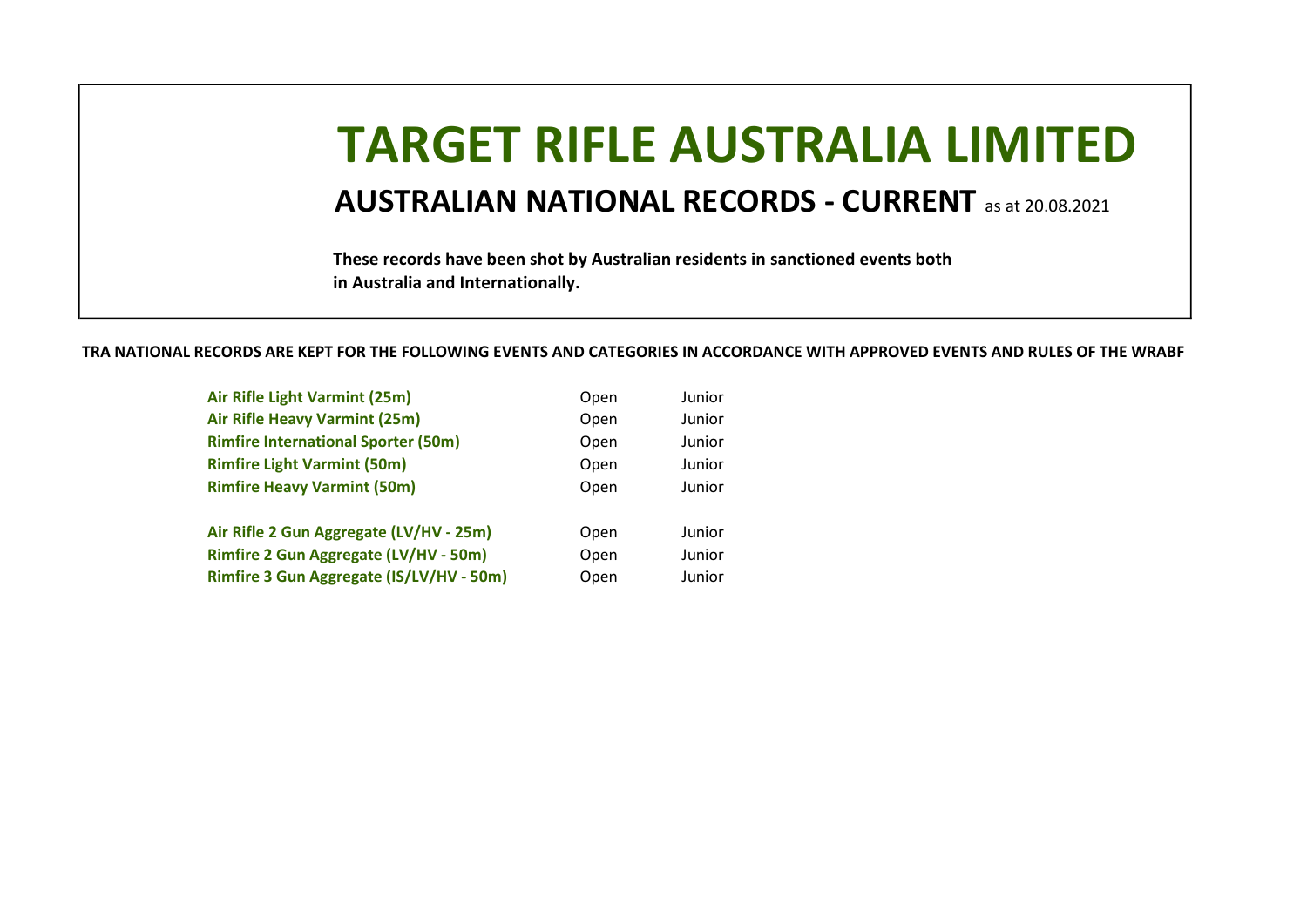#### Air Rifle Light Varmint (25m)

| <b>CATEGORY</b> |        | <b>SCORE</b> | <b>NAME</b>         | <b>STATE</b> | <b>DATE</b> | <b>PLACE</b>    | <b>COMPETITION</b>         | <b>UPDATED</b> |
|-----------------|--------|--------------|---------------------|--------------|-------------|-----------------|----------------------------|----------------|
|                 | Open   | 739 (28x)    | <b>Bill Simmons</b> | QLD          | 2017        | Paragarsko, SLO | World Cup                  | 26.7.19        |
|                 | Junior | 732 (14x)    | Dean Bakker         | NSW?         | 2015        | Brisbane, AUS   | <b>World Championships</b> | 26.7.19        |

### Air Rifle Heavy Varmint (25m)

| <b>CATEGORY</b> |        | <b>SCORE</b> | <b>NAME</b>           | <b>STATE</b> | <b>DATE</b> | <b>PLACE</b>    | <b>COMPETITION</b>  | <b>UPDATED</b> |
|-----------------|--------|--------------|-----------------------|--------------|-------------|-----------------|---------------------|----------------|
|                 | Open   | 744(37X)     | <b>Stuart Elliott</b> | QLD          | 2017        | Paragarsko, SLO | World Cup           | 26.7.19        |
|                 | Junior | 721 (19x)    | Michael Di Pasquale   | VIC?         | 2017        | Melbourne, AUS  | TRA - RBA Nationals | 26.7.19        |

|                 | <b>Rimfire International Sporter (50m)</b> |                     |              |             |                |                            |                |  |  |  |  |  |
|-----------------|--------------------------------------------|---------------------|--------------|-------------|----------------|----------------------------|----------------|--|--|--|--|--|
| <b>CATEGORY</b> | <b>SCORE</b>                               | <b>NAME</b>         | <b>STATE</b> | <b>DATE</b> | <b>PLACE</b>   | <b>COMPETITION</b>         | <b>UPDATED</b> |  |  |  |  |  |
| Open            | 738 (39x)                                  | Greg Schneider      | <b>QLD</b>   | 2017        | Melbourne, AUS | <b>TRA - RBA Nationals</b> | 26.7.19        |  |  |  |  |  |
| Junior          | 719 (17x)                                  | Michael Di Pasquale | VIC?         | 2017        | Melbourne, AUS | <b>TRA - RBA Nationals</b> | 26.7.19        |  |  |  |  |  |

| <b>Rimfire Light Varmint (50m)</b> |        |              |                       |              |             |                 |                    |                |  |  |  |
|------------------------------------|--------|--------------|-----------------------|--------------|-------------|-----------------|--------------------|----------------|--|--|--|
| <b>CATEGORY</b>                    |        | <b>SCORE</b> | <b>NAME</b>           | <b>STATE</b> | <b>DATE</b> | <b>PLACE</b>    | <b>COMPETITION</b> | <b>UPDATED</b> |  |  |  |
|                                    | Open   | 748 (44x)    | <b>Stuart Elliott</b> | QLD          | 2017        | Paragarsko, SLO | World Cup          | 26.7.19        |  |  |  |
|                                    | Junior | 739 (34x)    | Melanie Brooke Frost  | <b>NSW</b>   | 2017        | Paragarsko, SLO | World Cup          | 26.7.19        |  |  |  |

|                 | <b>Rimfire Heavy Varmint (50m)</b> |              |               |              |             |                |                               |                |  |  |  |  |
|-----------------|------------------------------------|--------------|---------------|--------------|-------------|----------------|-------------------------------|----------------|--|--|--|--|
| <b>CATEGORY</b> |                                    | <b>SCORE</b> | <b>NAME</b>   | <b>STATE</b> | <b>DATE</b> | <b>PLACE</b>   | <b>COMPETITION</b>            | <b>UPDATED</b> |  |  |  |  |
|                 | Open                               | 749 (42x)    | Brett Wilson  | <b>NSW</b>   | 2022        | Sydney, AUS    | NSW RBA Championships 11.5.22 |                |  |  |  |  |
|                 | Junior                             | 744 (37x)    | Caden Bardell | QLD          | 2017        | Melbourne, AUS | TRA - RBA Nationals           | 26.7.19        |  |  |  |  |